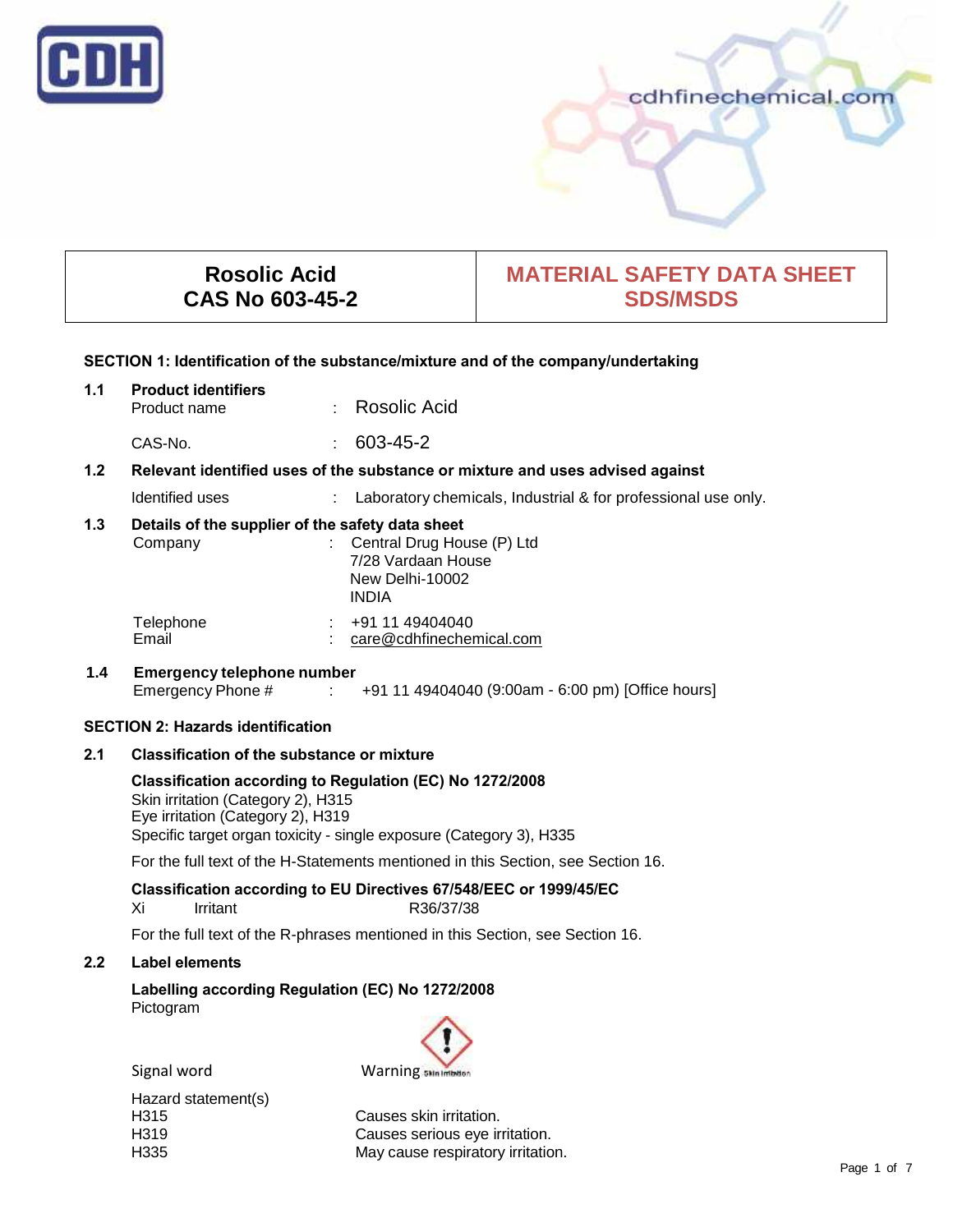| Precautionary statement(s)        | Avoid breathing dust/ fume/ gas/ mist/ vapours/ spray.              |
|-----------------------------------|---------------------------------------------------------------------|
| P <sub>261</sub>                  | IF IN EYES: Rinse cautiously with water for several minutes. Remove |
| $P305 + P351 + P338$              | contact lenses, if present and easy to do. Continue rinsing.        |
| Supplemental Hazard<br>Statements | none                                                                |

#### **2.3 Other hazards** - none

## **SECTION 3: Composition/information on ingredients**

| <b>Substances</b>                                                    |                           |                                                |                                                         |               |
|----------------------------------------------------------------------|---------------------------|------------------------------------------------|---------------------------------------------------------|---------------|
| Synonyms                                                             | ÷                         | Aurin                                          | 4-[Bis(4-hydroxyphenyl)methylene]- 2,5-cyclohexadienone |               |
| Formula                                                              | $\mathbb{Z}^{\mathbb{Z}}$ | C <sub>19</sub> H <sub>14</sub> O <sub>3</sub> |                                                         |               |
| Molecular Weight                                                     |                           | 290,32 g/mol                                   |                                                         |               |
| CAS-No.                                                              |                           | 603-45-2                                       |                                                         |               |
| EC-No.                                                               |                           | 210-041-8                                      |                                                         |               |
| 4-[Bis(p-hydroxyphenyl)methylene]cyclohexa-2,5-dien-1-one<br>CAS-No. |                           | 603-45-2                                       | Skin Irrit. 2; Eye Irrit. 2; STOT                       | $\leq$ 100 %  |
| EC-No.                                                               |                           | 210-041-8                                      | SE 3; H315, H319, H335                                  |               |
| Hazardous ingredients according to Directive 1999/45/EC<br>Component |                           |                                                | <b>Classification</b>                                   | Concentration |
|                                                                      |                           |                                                |                                                         |               |
| 4-[Bis(p-hydroxyphenyl)methylene]cyclohexa-2,5-dien-1-one            |                           |                                                |                                                         |               |
| CAS-No.                                                              |                           | 603-45-2                                       | Xi, R36/37/38                                           | $\leq$ 100 %  |
| EC-No.                                                               |                           | 210-041-8                                      |                                                         |               |

For the full text of the H-Statements and R-Phrases mentioned in this Section, see Section 16

## **SECTION 4: First aid measures**

## **4.1 Description of first aid measures**

#### **General advice**

Consult a physician. Show this safety data sheet to the doctor in attendance.

#### **If inhaled**

If breathed in, move person into fresh air. If not breathing, give artificial respiration. Consult a physician.

# **In case of skin contact**

Wash off with soap and plenty of water. Consult a physician.

## **In case of eye contact**

Rinse thoroughly with plenty of water for at least 15 minutes and consult a physician.

### **If swallowed**

Never give anything by mouth to an unconscious person. Rinse mouth with water. Consult a physician.

# **4.2 Most important symptoms and effects, both acute and delayed**

The most important known symptoms and effects are described in the labelling (see section 2 .2) and/or in section 11

**4.3 Indication of any immediate medical attention and special treatment needed** no data available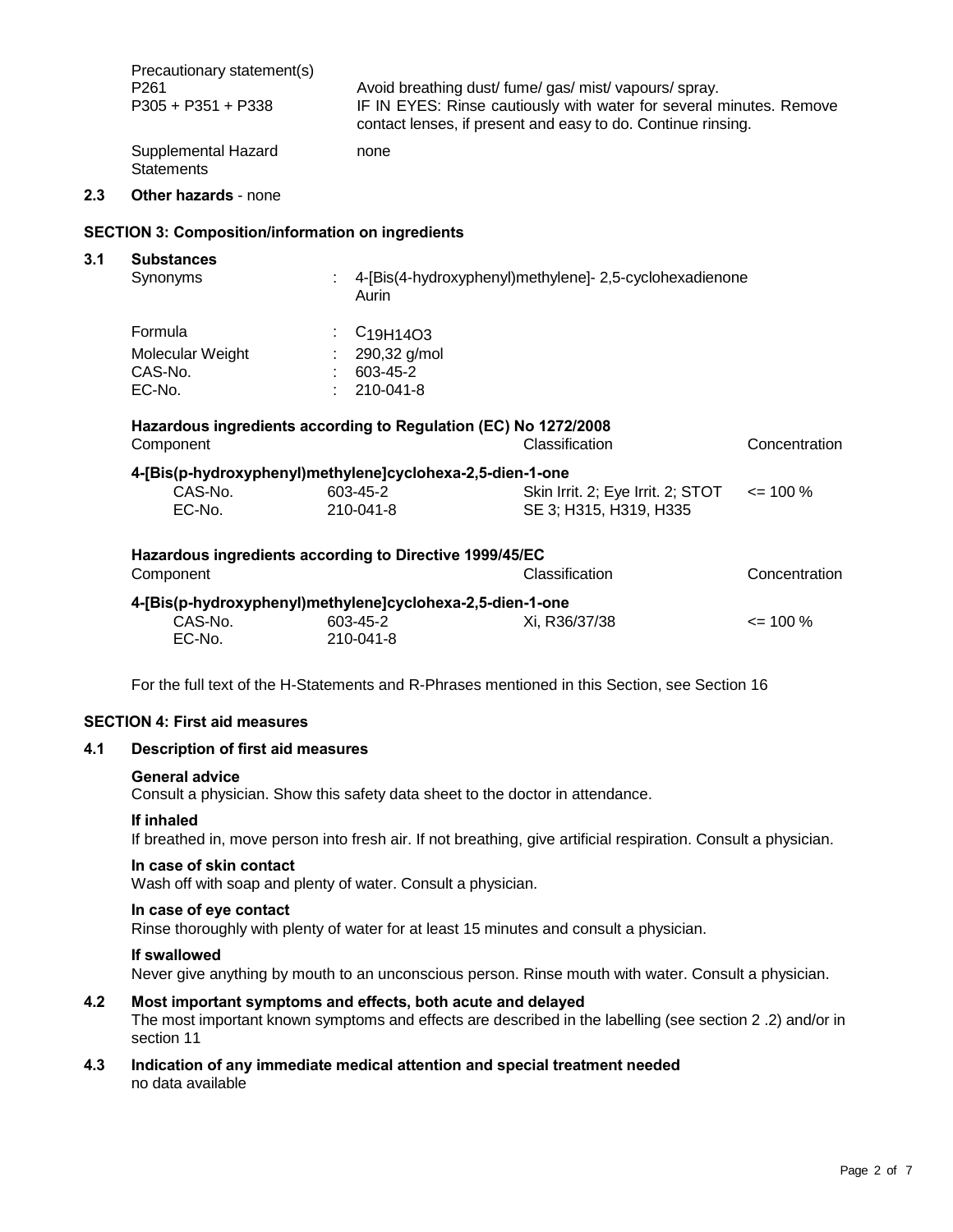# **SECTION 5: Firefighting measures**

### **5.1 Extinguishing media**

### **Suitable extinguishing media**

Use water spray, alcohol-resistant foam, dry chemical or carbon dioxide.

- **5.2 Special hazards arising from the substance or mixture** Carbon oxides
- **5.3 Advice for firefighters** Wear self contained breathing apparatus for fire fighting if necessary.
- **5.4 Further information** no data available

# **SECTION 6: Accidental release measures**

- **6.1 Personal precautions, protective equipment and emergency procedures** Use personal protective equipment. Avoid dust formation. Avoid breathing vapours, mist or gas. Ensure adequate ventilation. Evacuate personnel to safe areas. Avoid breathing dust. For personal protection see section 8.
- **6.2 Environmental precautions** Do not let product enter drains.
- **6.3 Methods and materials for containment and cleaning up** Pick up and arrange disposal without creating dust. Sweep up and shovel. Keep in suitable, closed containers for disposal.
- **6.4 Reference to other sections** For disposal see section 13.

# **SECTION 7: Handling and storage**

## **7.1 Precautions for safe handling**

Avoid contact with skin and eyes. Avoid formation of dust and aerosols. Provide appropriate exhaust ventilation at places where dust is formed.Normal measures for preventive fire protection.

For precautions see section 2.2.

**7.2 Conditions for safe storage, including any incompatibilities** Store in cool place. Keep container tightly closed in a dry and well-ventilated place.

# **7.3 Specific end use(s)**

A part from the uses mentioned in section 1.2 no other specific uses are stipulated

#### **SECTION 8: Exposure controls/personal protection**

### **8.1 Control parameters**

**Components with workplace control parameters**

#### **8.2 Exposure controls**

#### **Appropriate engineering controls**

Handle in accordance with good industrial hygiene and safety practice. Wash hands before breaks and at the end of workday.

#### **Personal protective equipment**

#### **Eye/face protection**

Safety glasses with side-shields conforming to EN166 Use equipment for eye protection tested and approved under appropriate government standards such as NIOSH (US) or EN 166(EU).

### **Skin protection**

Handle with gloves. Gloves must be inspected prior to use. Use proper glove removal technique (without touching glove's outer surface) to avoid skin contact with this product. Dispose of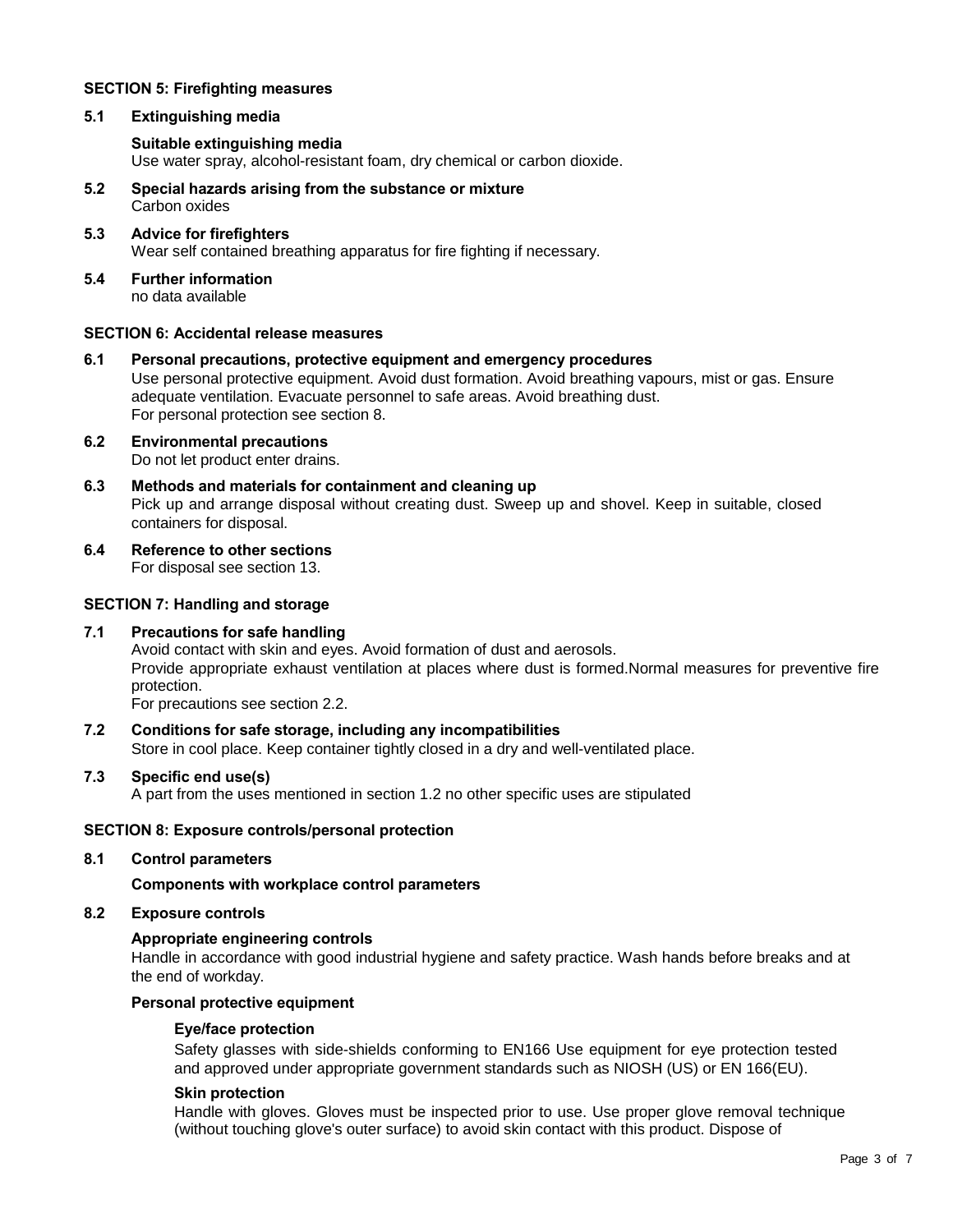contaminated gloves after use in accordance with applicable laws and good laboratory practices. Wash and dry hands.

### **Body Protection**

impervious clothing, The type of protective equipment must be selected according to the concentration and amount of the dangerous substance at the specific workplace.

# **Respiratory protection**

For nuisance exposures use type P95 (US) or type P1 (EU EN 143) particle respirator.For higher level protection use type OV/AG/P99 (US) or type ABEK-P2 (EU EN 143) respirator cartridges. Use respirators and components tested and approved under appropriate government standards such as NIOSH (US) or CEN (EU).

#### **Control of environmental exposure**

Do not let product enter drains.

#### **SECTION 9: Physical and chemical properties**

# **9.1 Information on basic physical and chemical properties**

| a) | Appearance                                         | Form: powder      |
|----|----------------------------------------------------|-------------------|
| b) | Odour                                              | no data available |
| c) | <b>Odour Threshold</b>                             | no data available |
| d) | pH                                                 | no data available |
| e) | Melting point/freezing<br>point                    | no data available |
| f) | Initial boiling point and<br>boiling range         | no data available |
| g) | Flash point                                        | no data available |
| h) | Evapouration rate                                  | no data available |
| i) | Flammability (solid, gas)                          | no data available |
| j) | Upper/lower<br>flammability or<br>explosive limits | no data available |
| k) | Vapour pressure                                    | no data available |
| I) | Vapour density                                     | no data available |
| m) | Relative density                                   | no data available |
| n) | Water solubility                                   | no data available |
| o) | Partition coefficient: n-<br>octanol/water         | no data available |
| p) | Auto-ignition<br>temperature                       | no data available |
| q) | Decomposition<br>temperature                       | no data available |
| r) | Viscosity                                          | no data available |
| s) | <b>Explosive properties</b>                        | no data available |
| t) | Oxidizing properties                               | no data available |

#### **9.2 Other safety information** no data available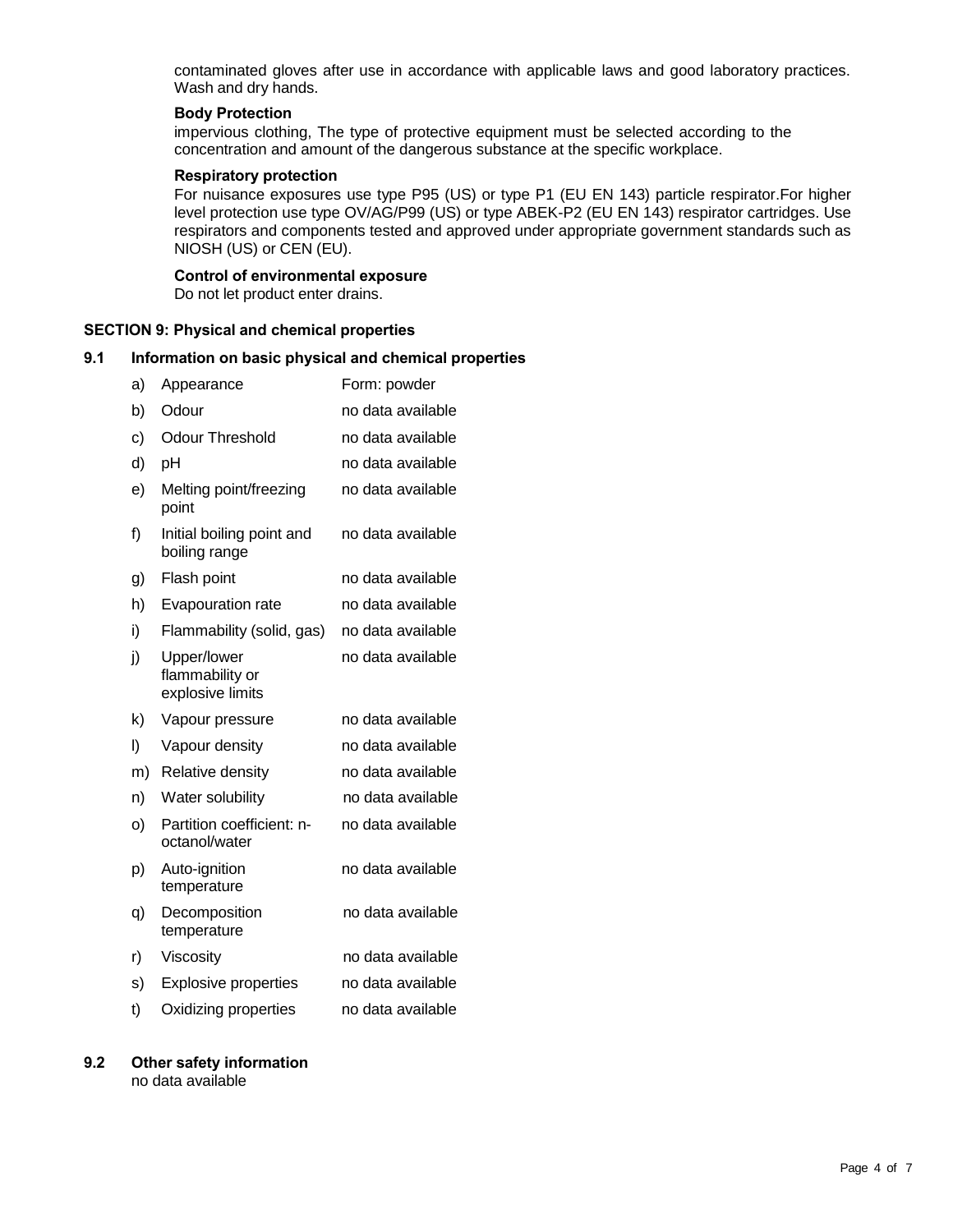# **SECTION 10: Stability and reactivity**

- **10.1 Reactivity** no data available
- **10.2 Chemical stability** Stable under recommended storage conditions.
- **10.3 Possibility of hazardous reactions** no data available
- **10.4 Conditions to avoid** no data available
- **10.5 Incompatible materials** Strong oxidizing agents
- **10.6 Hazardous decomposition products** Other decomposition products - no data available In the event of fire: see section 5

## **SECTION 11: Toxicological information**

## **11.1 Information on toxicological effects**

**Acute toxicity** no data available

**Skin corrosion/irritation** no data available

**Serious eye damage/eye irritation** no data available

**Respiratory or skin sensitisation** no data available

**Germ cell mutagenicity**

no data available

## **Carcinogenicity**

IARC: No component of this product present at levels greater than or equal to 0.1% is identified as probable, possible or confirmed human carcinogen by IARC.

# **Reproductive toxicity**

no data available

**Specific target organ toxicity - single exposure** Inhalation - May cause respiratory irritation.

**Specific target organ toxicity - repeated exposure** no data available

**Aspiration hazard** no data available

**Additional Information** RTECS: Not available

To the best of our knowledge, the chemical, physical, and toxicological properties have not been thoroughly investigated.

## **SECTION 12: Ecological information**

# **12.1 Toxicity**

no data available

**12.2 Persistence and degradability** no data available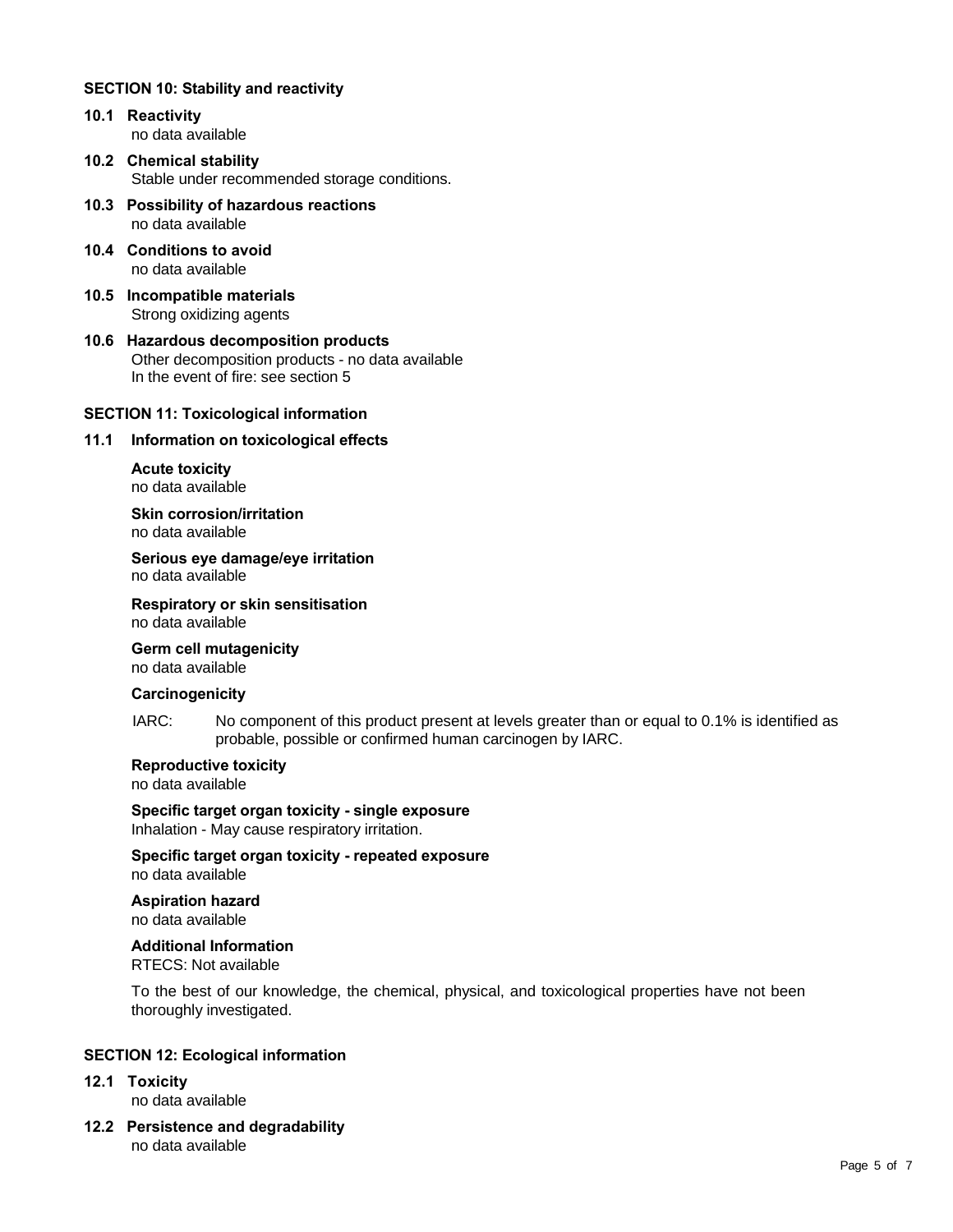#### **12.3 Bioaccumulative potential** no data available

**12.4 Mobility in soil** no data available

# **12.5 Results of PBT and vPvB assessment** PBT/vPvB assessment not available as chemical safety assessment not required/not conducted

# **12.6 Other adverse effects**

no data available

## **SECTION 13: Disposal considerations**

### **13.1 Waste treatment methods**

## **Product**

Offer surplus and non-recyclable solutions to a licensed disposal company. Contact a licensed professional waste disposal service to dispose of this material. Dissolve or mix the material with a combustible solvent and burn in a chemical incinerator equipped with an afterburner and scrubber.

## **Contaminated packaging**

Dispose of as unused product.

#### **SECTION 14: Transport information**

| 14.1 UN number<br>ADR/RID: -                                                                                                 | $IMDG: -$                 | IATA: -  |
|------------------------------------------------------------------------------------------------------------------------------|---------------------------|----------|
| 14.2 UN proper shipping name<br>ADR/RID: Not dangerous goods<br>Not dangerous goods<br>IMDG:<br>Not dangerous goods<br>IATA: |                           |          |
| 14.3 Transport hazard class(es)<br>$ADR/RID: -$                                                                              | $IMDG: -$                 | IATA: -  |
| 14.4 Packaging group<br>ADR/RID: -                                                                                           | $IMDG: -$                 | IATA: -  |
| 14.5 Environmental hazards<br>ADR/RID: no                                                                                    | IMDG Marine pollutant: no | IATA: no |
| 14.6 Special precautions for user<br>no data available                                                                       |                           |          |

## **SECTION 15: Regulatory information**

This safety datasheet complies with the requirements of Regulation (EC) No. 1907/2006.

# **15.1 Safety, health and environmental regulations/legislation specific for the substance or mixture**

no data available

# **15.2 Chemical Safety Assessment**

For this product a chemical safety assessment was not carried out

# **SECTION 16: Other information**

#### **Full text of H-Statements referred to under sections 2 and 3.**

| Eye Irrit.  | Eye irritation                                   |
|-------------|--------------------------------------------------|
| H315        | Causes skin irritation.                          |
| H319        | Causes serious eye irritation.                   |
| H335        | May cause respiratory irritation.                |
| Skin Irrit. | Skin irritation                                  |
| STOT SE     | Specific target organ toxicity - single exposure |